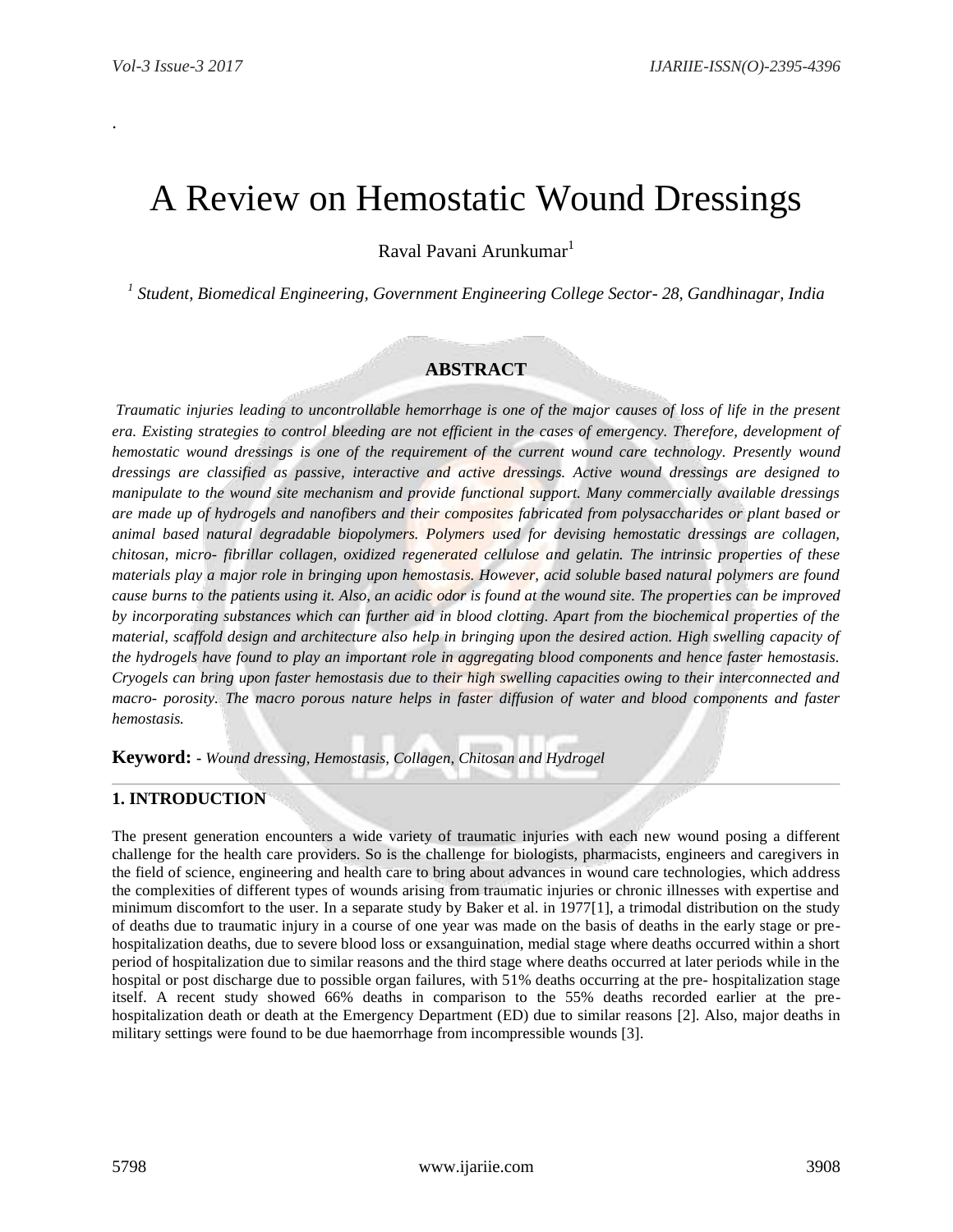#### **1.1 Wound Healing**

A wound can be defined as a break in the integrity of the skin, tissue or biological membrane by means of physical, chemical or biological trauma [5]. A wound can be classified into various categories depending on the nature of the force causing the wound, the duration the wound takes to heal and the level of damage to the tissue or organ. According to Nicholas J Percival[6] wounds can be classified intro three categories, one; the nature of injury causing agency as clean, incised, contaminated, crushing or burns, second; the time to heal as acute or chronic, and third the depth of the injury as superficial, dermal or full tissue injury. Open wounds and traumatic amputations observe minimal to alarming levels of haemorrhage ranging from level I to IV haemorrhagic shock consequently incurring loss of life in majority of the cases, where level I haemorrhage can be classified as a non- shock stage and level IV marks to a pre- terminal event [7]. The process of wound healing follows a complex process consisting of various biological, physical and chemical factors. Wound healing, though being a continuous overlapping process can be differentiated into various stages as follows: (i) Haemostasis, (ii) Inflammation, (iii) Proliferation, (iv) Remodelling and formation of scar tissue. Bleeding occurs immediately following damage to the tissue.

#### **1.2 Hemostasis**

Haemostasis involves various biological, chemical and physical factors, efficient understanding and application of which may help design artificial haemostatic dressings, usable when the body's own haemostatic mechanism struggles to bring upon the efficient clotting to control the level of haemorrhage. The initiation of the blood coagulation process occurs with vasoconstriction to limit the blood loss from the vasculature, followed by platelet plug and clot formation. Platelets are the chief cells responsible for blood clotting. Apart from this, platelets also play an important role in other stages of wound healing. The fibrin clot formed serves as a scaffold aiding migration of WBCs, keratinocytes, fibroblasts, and endothelial cells serving as a reservoir of important growth factors. Therefore, the process down to efficient remodelling and reconstruction of skin/ complete healing of wound starts with the very first stage; Haemostasis<sup>[8]</sup>. Following break in the integrity of the blood vasculature, vascular spasm or vasoconstriction which is the result of contraction of smooth muscles stimulated by nervous reflexes associated with the injury site, is marked by narrowing of the blood vessels, which eventually aids in reducing the level of haemorrhage. The chemicals released by platelets such as thromboxane act as local vasoconstrictors. Blood coagulation can also be observed as a result of cascading events of chemical reactions of plasma proteins or clotting factors. These factors normally found circulating in inactive form get activated on surface contact or enzymatic cleavage. The extrinsic pathway is a type of coagulation cascade that begins with trauma to blood vessels and surrounding tissues. Tissue trauma releases tissue thromboplastin, which is a collection of phospholipids and several factors. Tissue thromboplastin combines with factor VII and activates it, this complex further activates through enzymatic actions factor X. The factor Xa binds with phospholipids and factor V to form prothrombin activator in the presence of calcium ions. The prothrombin activator activates prothrombin and in the presence of divalent calcium ions produces thrombin eventually leading to the formation of fibrin mesh. The intrinsic pathway is one similar cascade initiated by exposure of the blood to foreign surfaces or with trauma to platelets within the blood. Factor XII binds to foreign surface and gets activated. Platelets adhering to the surface release platelet factor 3 and phospholipids. This mechanism joins the extrinsic pathway at two points; during the activation of factor X and during the formation of prothrombin activator. The events down the formation of prothrombin activator are same for both the coagulation pathways hence termed common pathway. These pathways can be viewed as important feedback and feed- forward loops of an engineering control system. Identification of necessary control points in the system may help devising artificial systems for blood coagulation by manipulation or mimicking of natural coagulation cascades. One of the major controlling points in the system is the indulgence of calcium divalent ions  $(Ca<sup>2+</sup>)$  without which blood coagulation cannot occur. Limiting or enhancing the availability and activity of Thrombin may also allow control of the clotting process. Platelets and platelet derived factors and enzymes are the chief cells and chemicals participating in blood coagulation. Understanding the adherence mechanisms of platelet may be useful in the making of biomedical devices that aid blood coagulation or vice versa when implants are considered. Also, the formation of factor Xa is essential for concluding the coagulation cascade by the formation of thrombin and fibrin. Controlling the availability and activation of the factors also play a major role. The manipulation of these control points and pathways to bring about artificial coagulation is itself a challenge. However, these natural mechanisms to bring about blood coagulation fail to deliver the optimum outcomes when the wounds are deeper for example resulting from incisive type of wounds; penetrating type or incompressible as observed in ballistic trauma, involving injury to major blood vessels or present at locations not easily accessible. Also, the age, condition (patients with bleeding disorders like haemophilia, patients lacking important coagulation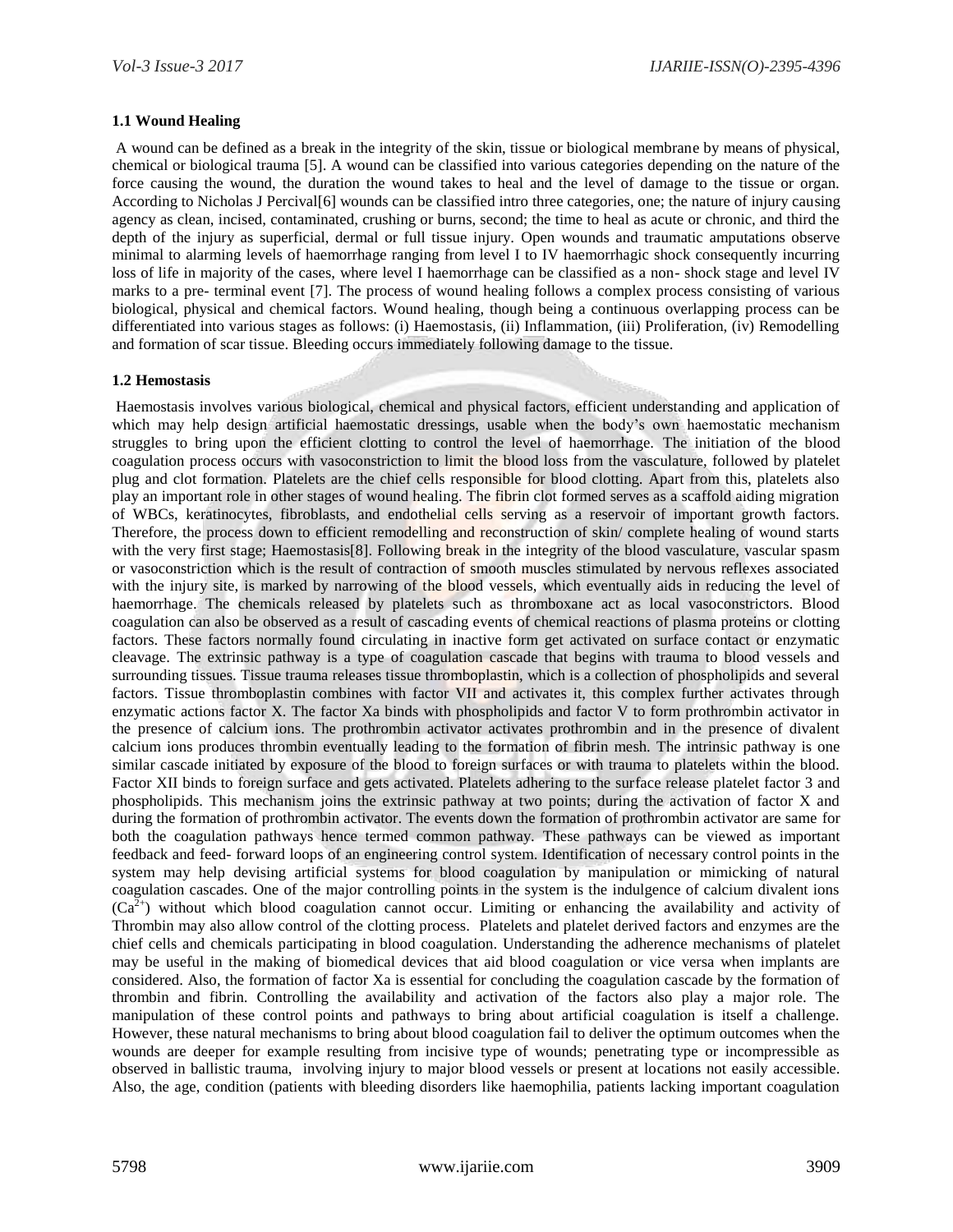factors, etc.), duration between the traumatic impact and beginning of emergency medical care play a major role in bringing about haemostasis.

#### **2. WOUND DRESSINGS**

A wound dressing can be defined as a protective barrier applied in direct contact with the wound to prevent further damage to the wound and promote natural healing of the wound. The modern classification of wound dressing, identifies wound dressings into three categories: a) Passive Wound dressings, b) Interactive wound dressings, and c) Active wound dressings[9]. Passive wound dressings are ordinary 'gauze- like' materials and products that are simply used to cover the wound site. These dressings have very low fluid absorbing capabilities and they neither promote nor hinder the natural wound healing process. Interactive wound dressings originated in the later 1980s. Interactive dressings provide an environment to the wound such as moist warm environment which eventually promotes wound healing. These are essentially semi- permeable film membranes aiding oxygen and water vapour exchange and inhibiting transport of fluid and bacteria made up of polyurethane for example, hydrocolloid dressings[10] which retain moisture providing a moist environment to the granulating tissue with minimal exudate absorbing capacity, foams and non-adherent wound contact materials. Active wound dressings are modern dressing materials essentially made from biomaterials incorporated with bioactive agents that promote, re- stimulate or initiate the wound healing processes at required stages by manipulation of wound healing mechanisms. Antimicrobial drug carrying dressings[11],[12], collagen dressings[13], bioengineered skin substitutes etc. are general examples of active wound dressings.

#### **2.1 Hemostatic Hydrogel based Dressings**

Hydrogels are one such class of polymeric 3D scaffolds which due to its desirable properties such as high swelling capacities, fluid retention, biodegradability, excellent permeability and highly porous nature are the chief candidates for tissue engineering scaffolds[14],[15]. Hydrogels are three dimensional, high swelling crosslinked polymeric networks which can hold high amount of water or fluid yet not dissolve in it [16]. This insoluble polymeric network serves as a seat for effective encapsulation of bioactive agents and molecules [17]. Hydrogels can be broadly classified into chemical or permanent gels or physical or reversible gels. Hydrogels can also be categorized on the basis of their ionic charge into neutral, cationic, anionic and ampholytic hydrogels [18]. The hydrophilic groups of the hydrogel are first to get hydrated on coming in contact with an aqueous environment to form the primary bound water. The hydrophobic groups get exposed on initial swelling of the hydrophilic part and second type of water is bound to hydrophobic groups as bound water or secondary water. The additionally absorbed water due to osmotic and diffusive exchange into the pores of the hydrogel is called free water. This additional uptake of water is opposed by the cross linkages of the hydrogel and a state of equilibrium is reached.

#### **2.2 Hemostatic Dressings**

Bringing upon artificial hemostasis is the chief aim in the cases where conventional gauze- like wound dressings and person's own hemostatic mechanisms fail. Jesty et al classified hemostatic dressings into three categories on the basis of mode of action as i) coagulation inducing, ii) platelet aggregating and iii) other mechanism based hemostatic active dressings[19]. Coagulant active dressings such as Dry Fibrin Selant Dressings DFSD included agents which directly could form fibrin meshes containing active thrombin, calcium and fibrinogen on glycan backing [20]. Platelet aggregating dressings were essentially collagen and chitosan based hemostatic dressings. Other sources of hemostasis included rapid and high fluid absorption type gauzes such as zeolite based QuikClot® (Z-medica) and chitosan doped perfluorocarbons as oxygen carriers (ChitO2- clot)[21] Biomaterial science has observed the hemostatic effects of collagen, chitosan, kaolin clays, and fibrin scaffolds which make them the chief candidates of hemostatic wound dressings. Gelatin has also found application as hemostatic sponges [22], [23]. Gelatin soaked in thrombin are also used as hemostats for low pressure bleeding [24]. Oxidized Regenerated cellulose (ORC) also found application in hemostatic gauzes for surgical trauma [25]. It has been used for controlling bleeding from broad surfaces, small brain vessels and osteoplastic flaps [26]. Surgicel®, a commercial dressing of this category finds application in venous bleeding from tumor surfaces [27] Collagen appears in 25 different types. They make up, up -to 40 % of the total available protein of the blood vessel wall [28]. Following trauma to the blood vessels, the blood gets exposed to the sub endothelial connective tissue matrix which consists of collagen as matrix protein. Platelets adhere to the sub endothelial collagen and become activated and form platelet aggregates [29]. The formation of thrombin is regulated by collagen indirectly because negatively charged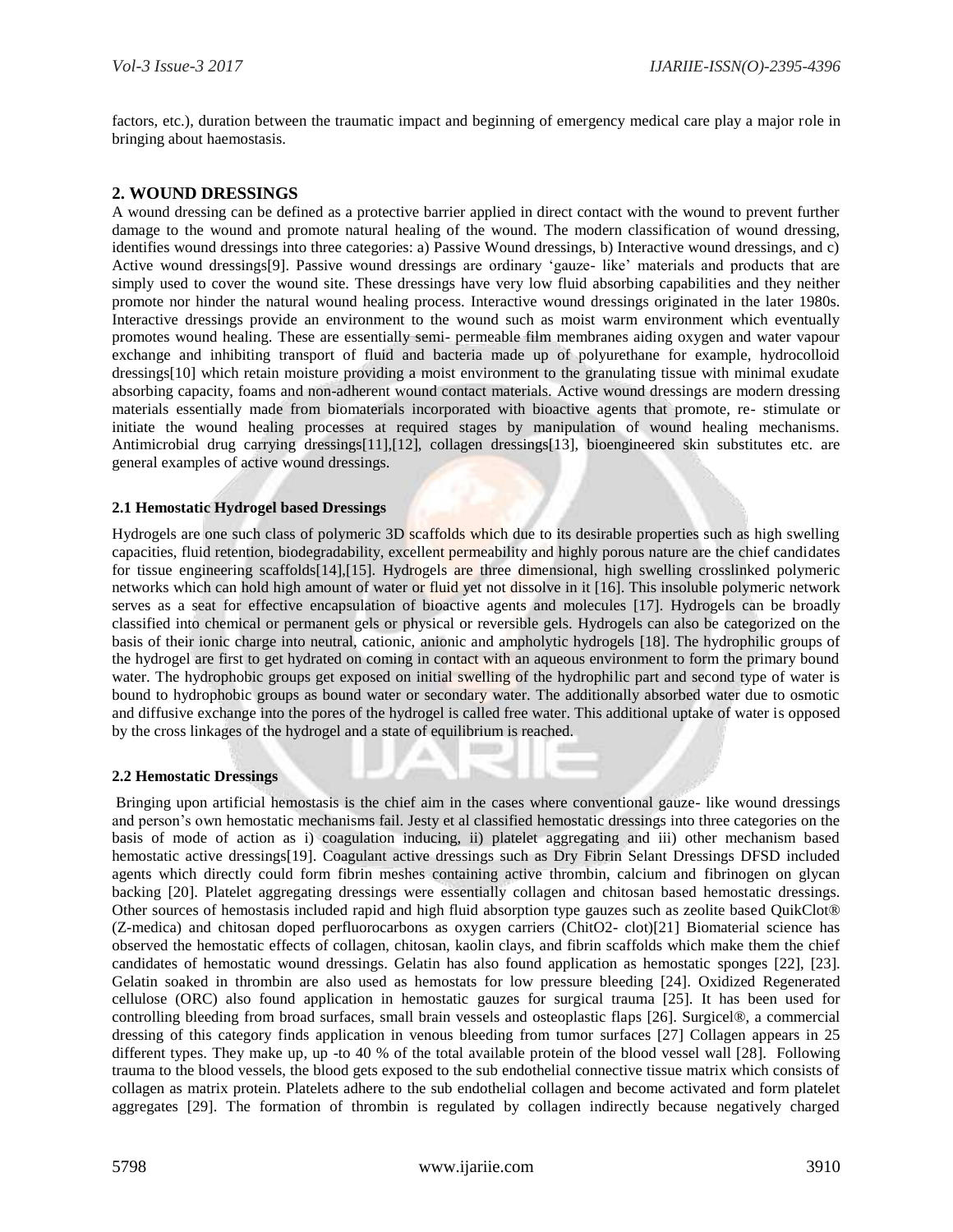phospholipids are exposed on the surface of the platelets and form catalytic seat for thrombin generation after the platelets' activation following contact with collagen [30].

## **3. CHITOSAN BASED DRESSINGS**

Chitosan is a linear polymer polysaccharide consisting of D- glucosamine and N- acetyl D- glucosamine units [31]. It is obtained from chitin on deacetylation. Chitin is a natural second most abundant biopolymer after cellulose derived from invertebrates as shrimp shells and crustacean shells [32], [33]. The degree of deacetylation of chitosan varies from 60 to 100% with the molecular masses ranging from 300 to 1000kDa. The presence of amino group on D- glucosamine residues differentiates chitosan from chitin and also is the reason for most of its peculiar properties. The hemostatic activity of chitosan is due to the presence of these protonable amine groups or positively charged amine terminals as they successfully attract negatively charged RBC membranes bringing about aggregation of RBCs and blood components [34]. Addition of hemostatic agents can further increase the hemostatic potential of the chitosan based dressings. In a recent study, Polyphosphate added chitosan dressings showed improved hemostatic and antimicrobial property by formation of Poly electrolytic complexes [35]. Platelet adhesion to chitosan was also found to increase due to plasma and extra cellular matrix protein adsorption where preferential adsorption of fibrinogen increased hemostatic activity, however collagen coated sponge showed non- significant changes in hemostatic activity [36]. In another study, polyacrylate based synthetic polymers were found to show platelet binding as a potential hemostatic agent [37]. Apart from material interactions, high swelling capacities and faster fluid absorption were also found to be one of the major factors in achieving hemostasis [38]. Freeze dried, chitosan and zinc oxide gels showed improved hemostatic property over natural chitosan with high swelling capacitates [39] Such effects apart from ionic interactions were also observed for graphene sponges [40]. With increasing swelling capacities and rapid fluid absorption rates, high hydrophilicity aided adhesion of platelets [41]. Antifibrinolytic drug loaded hemostatic dressings also showed reduction in bleeding post operatively [42], [43]. Among the major short comings of commercially available wound dressings are lack of mechanical strength under compression, release of acidic constituents to the wound bed and burns as observed in the case of HemCon®, a chitosan acetate sponge and QuikClot® hemostatic sponges [44]. Kang, Pei-Leun, et al evaluated sodium hydroxide and sodium tripolyphosphate treated chitosan dressings for hemostasis purpose to improve upon the properties of acetic acid treated chitosan dressings in terms of odor and mechanical strength of commercially available dressings Clo-Sur PAD® (Scion Cardio-Vascular, Inc., FL, U.S.A.) and Instant Clot Pad® (Cosmo Medical Inc., Taiwan). The study showed improved hemostatic performance with elimination of odor and increase in mechanical strength and shape retention under compression.

### **4. CONCLUSIONS**

It follows from the literature study that artificial hemostatic effects could be obtained by mimicking the natural phenomenon of blood coagulation in 3D micro- environments. The creation of micro- environment included fabrication of macro- porous, high swelling capacity scaffolds with biopolymers having possible ionic or biochemical interactions with the blood constituents which could eventually lead to artificial blood coagulation by either inducing or initiating the blood coagulation cascade or by aiding and promoting the natural blood clotting mechanism with consequently leading to the formation of potential hemostatic wound dressing materials addressing different levels of hemorrhage.

### **5. REFERENCES**

[1]. Baker CC, Oppenheimer L, Stephens B, Lewis FR, Trunkey DD. Epidemiology of trauma deaths. The American Journal of Surgery 1980;140:144-50.

[2]. Evans JA, van Wessem KJ, McDougall D, Lee KA, Lyons T, Balogh ZJ. Epidemiology of traumatic deaths: comprehensive population-based assessment. World journal of surgery 2010;34:158.

[3]. MC IDF UK, MC IDF NA, MC IDF ALT, MC IDF GAC, MC IDF EG. Analysis of the causes of death of casualties in field military setting. Military medicine 2012;177:1065.

[4]. Menke NB, Ward KR, Witten TM, Bonchev DG, Diegelmann RF. Impaired wound healing. Clinics in dermatology 2007;25:19-25.

[5]. Mohil R. Classification of wounds. Principles and practice of wound care 2012;1:42-52.

[6] Percival NJ. Classification of wounds and their management. Surgery (Oxford) 2002;20:114-7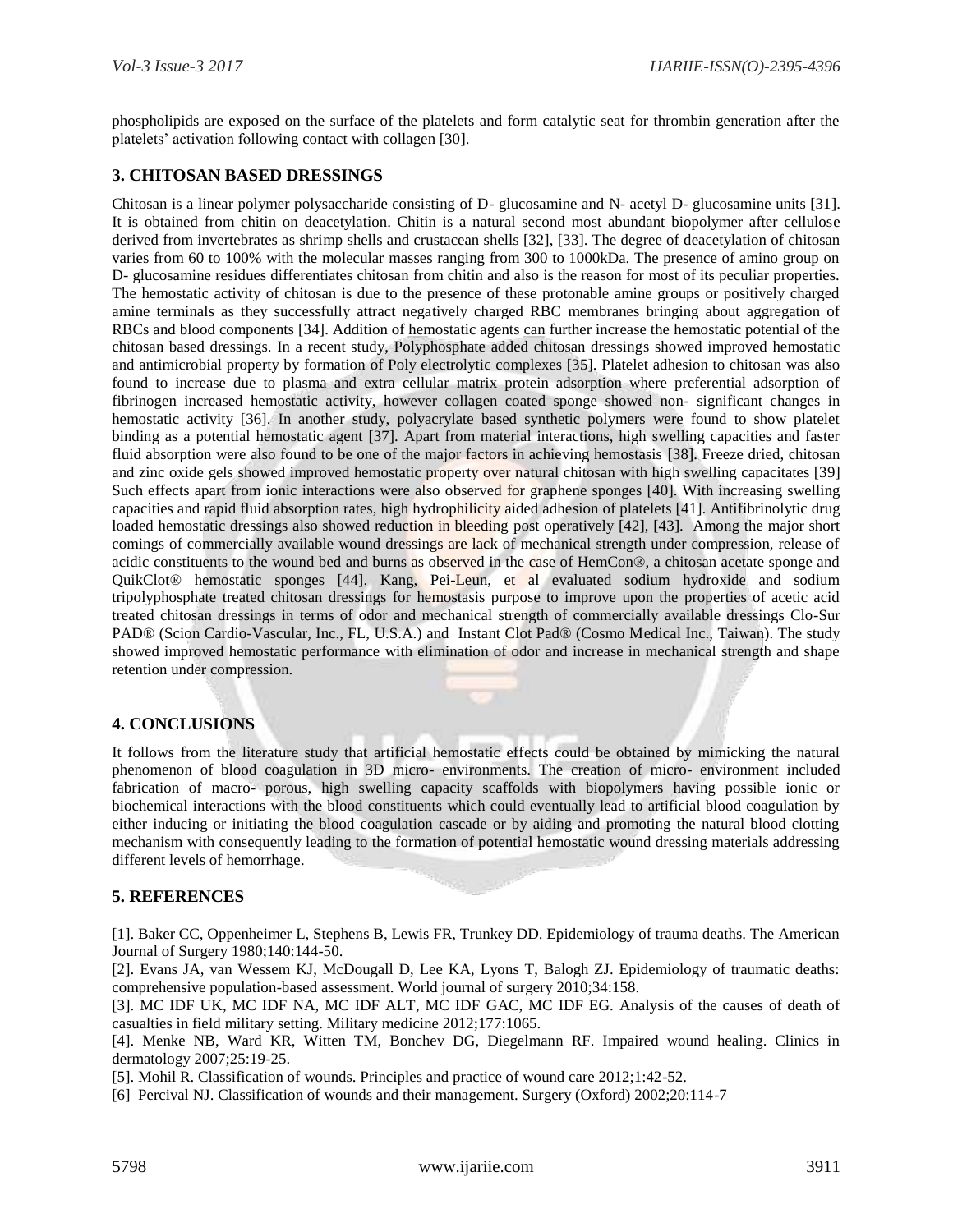[7] Krantz BE. Advanced trauma life support for doctors. Chicago (IL): The American College of Surgeons 1997.

[8] Li J, Chen J, Kirsner R. Pathophysiology of acute wound healing. Clinics in dermatology 2007;25:9-18.

[9] Women's NCCf, Health Cs. Surgical site infection: prevention and treatment of surgical site infection: RCOG Press; 2008

[10] Thu H-E, Zulfakar MH, Ng S-F. Alginate based bilayer hydrocolloid films as potential slow-release modern wound dressing. International journal of pharmaceutics 2012;434:375-83.

[11] Rutten H, Nijhuis P. Prevention of wound infection in elective colorectal surgery by local application of a gentamicin-containing collagen sponge. The European journal of surgery Supplement:= Acta chirurgica Supplement 1996:31-5.

[12] Maneerung T, Tokura S, Rujiravanit R. Impregnation of silver nanoparticles into bacterial cellulose for antimicrobial wound dressing. Carbohydrate polymers 2008;72:43-51.

[13] Chen J-P, Chang G-Y, Chen J-K. Electrospun collagen/chitosan nanofibrous membrane as wound dressing. Colloids and Surfaces A: Physicochemical and Engineering Aspects 2008;313:183-8.

[14] Kopeček J. Hydrogel biomaterials: a smart future? Biomaterials 2007;28:5185-92.

[15] Lutolf MP. Biomaterials: Spotlight on hydrogels. Nature materials 2009;8:451-3.

[16] Rosiak JM, Yoshii F. Hydrogels and their medical applications. Nuclear Instruments and Methods in Physics Research Section B: Beam Interactions with Materials and Atoms 1999;151:56-64.

[17] Colby R, Rubinstein M. Polymer physics. New-York: Oxford University 2003:274-81.

[18] Slaughter BV, Khurshid SS, Fisher OZ, Khademhosseini A, Peppas NA. Hydrogels in regenerative medicine. Advanced materials 2009;21:3307-29.

[19] Jesty J, Wieland M, Niemiec J. Assessment in vitro of the active hemostatic properties of wound dressings. Journal of Biomedical Materials Research Part B: Applied Biomaterials 2009;89:536-42.

[20] Pusateri AE. Effect of fibrin bandage fibrinogen concentration on blood loss after grade V liver injury in swine. Military medicine 2001;166:217.

[21] Ulsh G, Le D, Moy J, McDermott M, Collins G. ChitO2-Clot: A Novel Hemostatic and Oxygen Releasing Biomaterial for Traumatic Injuries. Bioengineering Conference (NEBEC), 2013 39th Annual Northeast: IEEE; 2013. p. 100-1.

[22] Colon GP, Lee KR, Keep RF, Chenevert TL, Betz AL, Hoff JT. Thrombin-soaked gelatin sponge and brain edema in rats. Journal of neurosurgery 1996;85:335-9.

[23] Light RU, Prentice HR. Surgical investigation of a new absorbable sponge derived from gelatin for use in hemostasis. Journal of Neurosurgery 1945;2:435-55.

[24] McCulloch J, Young P. Control of bleeding in microsurgery. Essentials of spinal microsurgery Lippincott, Philadelphia 1998:69-87.

[25] Frantz V. New methods of hemostasis. Surgical Clinics of North America 1945;25:338-49.

[26] Voormolen JH, Ringers J, Bots GT, van der Heide A, Hermans J. Hemostatic Agents: Brain Tissue Reaction and Effectiveness: A Comparative Animal Study Using Collagen Fleece and Oxidized Cellulose. Neurosurgery 1987;20:702-9.

[27] Levy ML, Day JD, Fukushima T, Batjer HH, Gamache Jr FW. Surgicel fibrillar absorbable oxidized regenerated cellulose. Neurosurgery 1997;41:701-2.

[28] Barnes MJ. Collagens in atherosclerosis. Collagen and related research 1985;5:65-97.

[29] Farndale R, Sixma J, Barnes M, De Groot P. The role of collagen in thrombosis and hemostasis. Journal of Thrombosis and Haemostasis 2004;2:561-73.

[30] Kawamoto Y, Kaibara M. Procoagulant activity of collagen. Effect of difference in type and structure of collagen. Biochimica et Biophysica Acta (BBA)-General Subjects 1990;1035:361-8.

[31] Rinaudo M. Chitin and chitosan: properties and applications. Progress in polymer science 2006;31:603-32.

[32] Rane KD, Hoover DG. Production of chitosan by fungi. Food biotechnology 1993;7:11-33.

[33] Rao SB, Sharma CP. Use of chitosan as a biomaterial: studies on its safety and hemostatic potential. Journal of Biomedical Materials Research Part A 1997;34:21-8.

[34] Ong S-Y, Wu J, Moochhala SM, Tan M-H, Lu J. Development of a chitosan-based wound dressing with improved hemostatic and antimicrobial properties. Biomaterials 2008;29:4323-32.

[35] Lord MS, Cheng B, McCarthy SJ, Jung M, Whitelock JM. The modulation of platelet adhesion and activation by chitosan through plasma and extracellular matrix proteins. Biomaterials 2011;32:6655-62.

[36] Hansen A, McMillan L, Morrison A, Petrik J, Bradley M. Polymers for the rapid and effective activation and aggregation of platelets. Biomaterials 2011;32:7034-41.